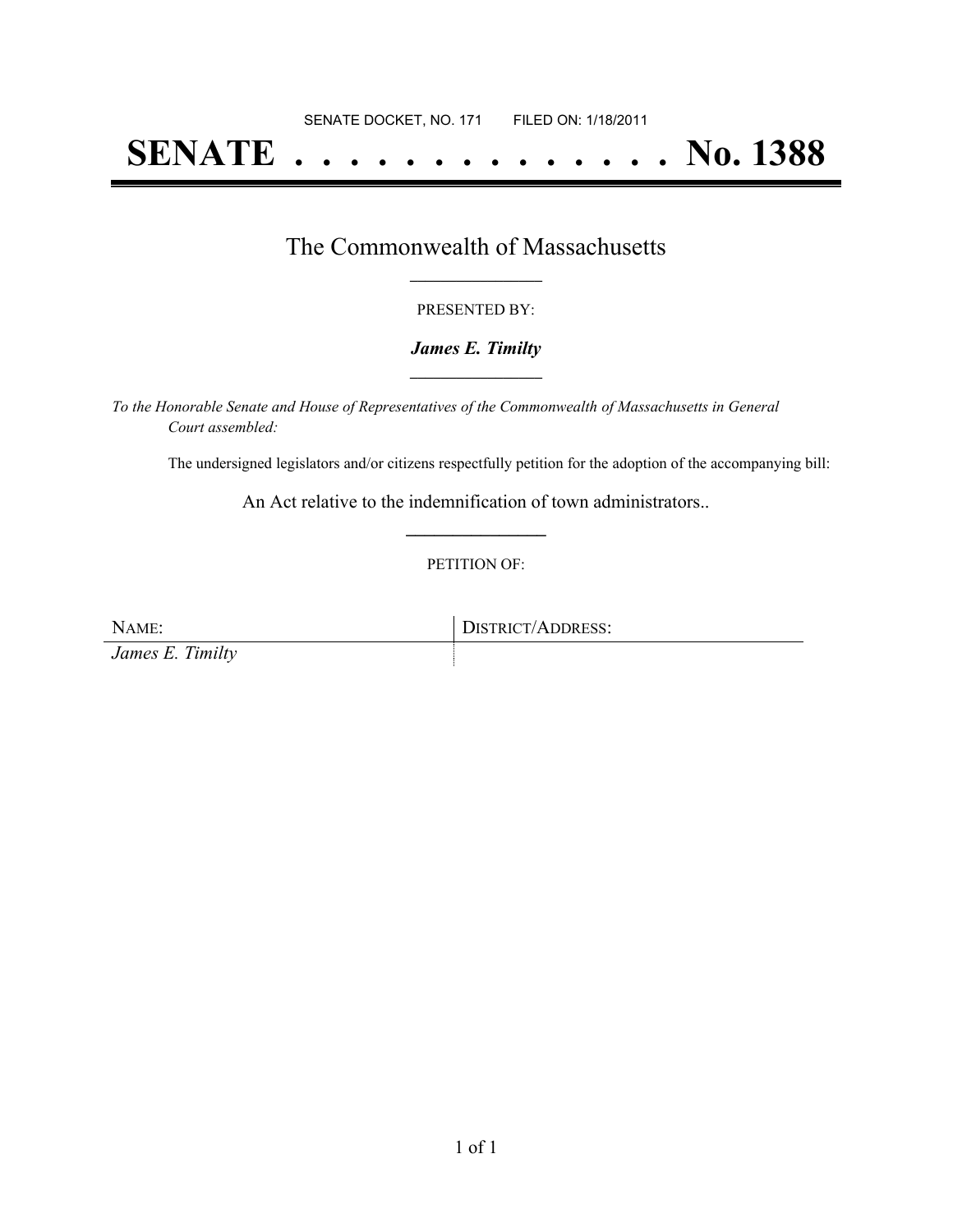#### SENATE DOCKET, NO. 171 FILED ON: 1/18/2011

## **SENATE . . . . . . . . . . . . . . No. 1388**

By Mr. Timilty, petition (accompanied by bill, Senate, No. 1388) of Timilty for legislation relative to the indemnification of town administrators [Joint Committee on Public Service].

#### [SIMILAR MATTER FILED IN PREVIOUS SESSION SEE SENATE, NO. *1197* OF 2009-2010.]

## The Commonwealth of Massachusetts

**\_\_\_\_\_\_\_\_\_\_\_\_\_\_\_ In the Year Two Thousand Eleven \_\_\_\_\_\_\_\_\_\_\_\_\_\_\_**

An Act relative to the indemnification of town administrators..

Be it enacted by the Senate and House of Representatives in General Court assembled, and by the authority *of the same, as follows:*

1 SECTION 1. Section 9 of chapter 258 of the General Laws, as so appearing, is hereby

2 amended by inserting after the word "constitution", in lines 2 and 3, the following words: - "and

3 shall indemnify municipal town managers and town administrators".

4 SECTION 2. Said section 9 of said chapter 258, as so appearing, is hereby further

5 amended, in line 4, by striking the figure "\$1,000,000", and inserting in place thereof the

6 following figure: - "\$2,000,000".

7 SECTION 3. Said section 9 of said chapter 258, as so appearing, is hereby further 8 amended by inserting after the word "constitution", in lines 11 and 12, the following words: - "or 9 town manager or administrator".